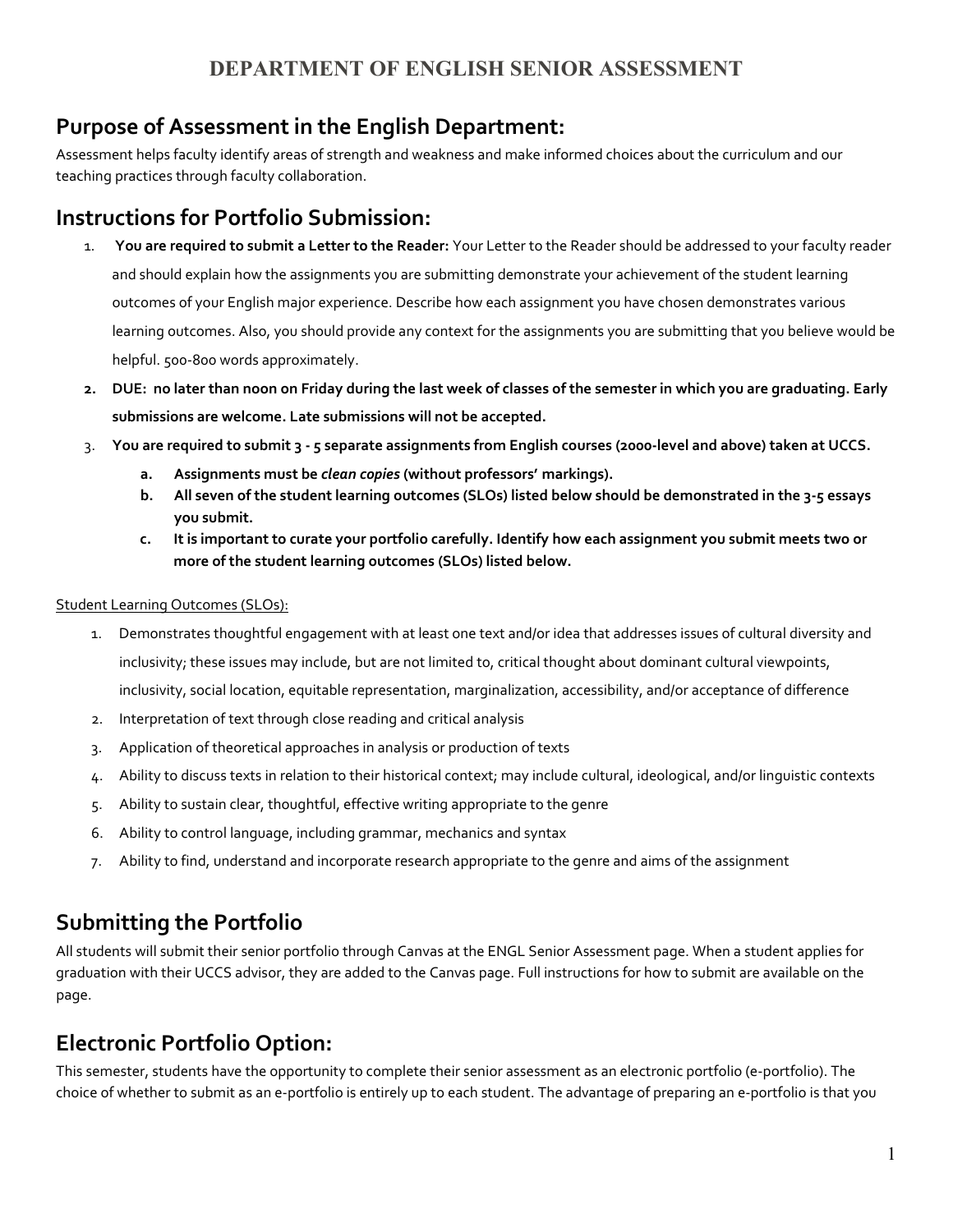can provide the hyperlink to reviewers for jobs or graduate school. If you do not feel confident completing the e-portfolio, simply submit your assignments and letter to the reader as separate files as described on the ENGL Senior Assessment Canvas page. Instructions and guides for completing an e-portfolio in Canvas are available at the following links:

- How do I create a new [ePortfolio?](https://community.canvaslms.com/docs/DOC-10568-4212710326)
- How do I use the [ePortfolio](https://community.canvaslms.com/docs/DOC-10696-4212717361) Getting Started Wizard?
- How do I share a private [ePortfolio?](https://community.canvaslms.com/docs/DOC-10490-4212717399)

# ASSESSMENT SLOs & SCORING RUBRIC

**1. Demonstrates thoughtful engagement with at least one text and/or idea that addresses issues of cultural diversity and inclusivity; these issues may include, but are not limited to, critical thought about dominant cultural viewpoints, inclusivity, social location, equitable representation, marginalization, accessibility, and/or acceptance of difference**

- 3 Demonstrates thoughtful, insightful analysis of one or more texts at least one text and/or idea that addresses issues of cultural diversity and inclusivity, including addressing potential meanings generated by discussion of text through the lens of the author's identity and/or contextual information of cultural diversity and inclusivity
- 2 Demonstrates attempt to engage with at least one text that addresses and/or idea that is informed by issues of cultural diversity and inclusivity. Discussion may not move from summary into analysis and insight; it may not make meaning through the lenses of cultural diversity and inclusivity and may make generalizations or indicate lack of full comprehension.
- 1 Demonstrates discussion of at least one text that addresses and/or idea that is informed by issues of cultural diversity and inclusivity. Attempt may include significant errors in comprehension, lack of information or insight, or disrespect. Attempt may be too limited to indicate comprehension or potential insight.
- 0 Does not demonstrate engagement with any text that addresses and/or idea that is informed by issues of cultural diversity and inclusivity or demonstrates engagement with profound lack of comprehension.

#### **2. Interpretation of text through close reading and critical analysis**

3 Demonstrates accurate comprehension of text that moves to original insight through detailed analysis, including close reading that shows careful, critical thought and incorporation of specific references to/quotation of text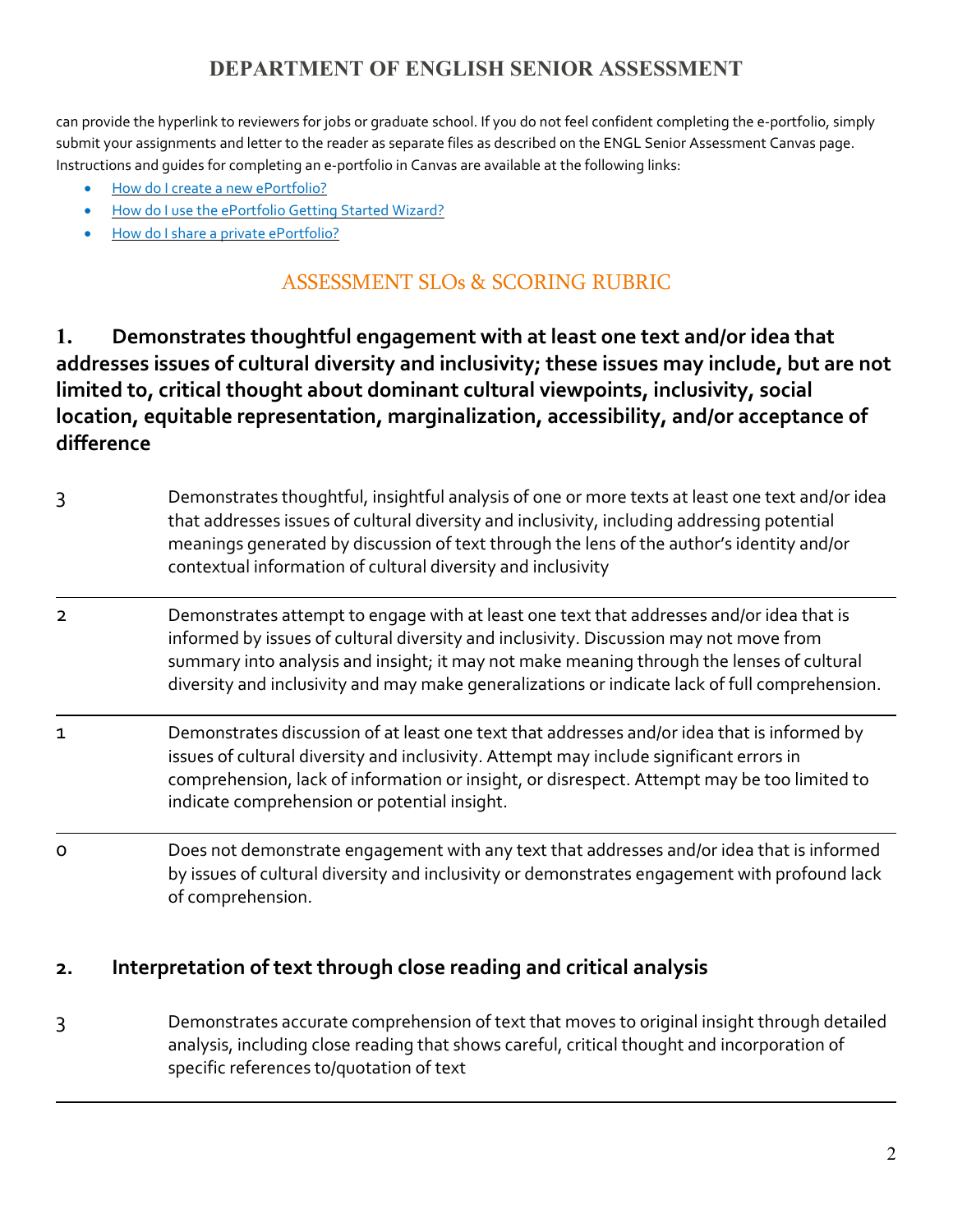- 2 Demonstrates accurate comprehension of the text or potential for insight through some analysis. Examples may be under-developed, lack specificity or insight, be overly general, or based in summary that does not move sufficiently into analysis and original insight.
- 1 Demonstrates some ability to write about the text but may include significant misreadings or may lack effective incorporation of specific examples. Discussion of the text may not develop into analysis or may provide ineffective or inaccurate summary.
- 0 Not demonstrated. May summarize a reading briefly or inaccurately and fail to include sufficient detail or discussion that shows skills with close reading.

#### **3. Application of theoretical approaches in analysis or production of texts**

- 3 Demonstrates keen understanding of one or more theoretical approaches and the ability to apply it in original analysis or production of original text. Discusses theoretical approaches with sophisticated vocabulary, insight, and complexity.
- 2 Demonstrates understanding of one or more theoretical approaches and attempts to apply it to original analysis or production of original text. Discusses theoretical approaches in summary or without insight or detail.
- 1 Demonstrates awareness of theoretical approaches. May not attempt to apply theoretical approaches to analysis or production of text or may attempt to apply them erroneously.
- 0 Not demonstrated. May not show understanding or application of theoretical lenses or mention of theory is so brief that it cannot demonstrate understanding.

### **4. Ability to discuss texts in relation to their historical context; may include cultural, ideological, and/or linguistic contexts**

3 Demonstrates insight into text(s) through the lens of historical context, including accurate comprehension and sophisticated critical thought about historical context.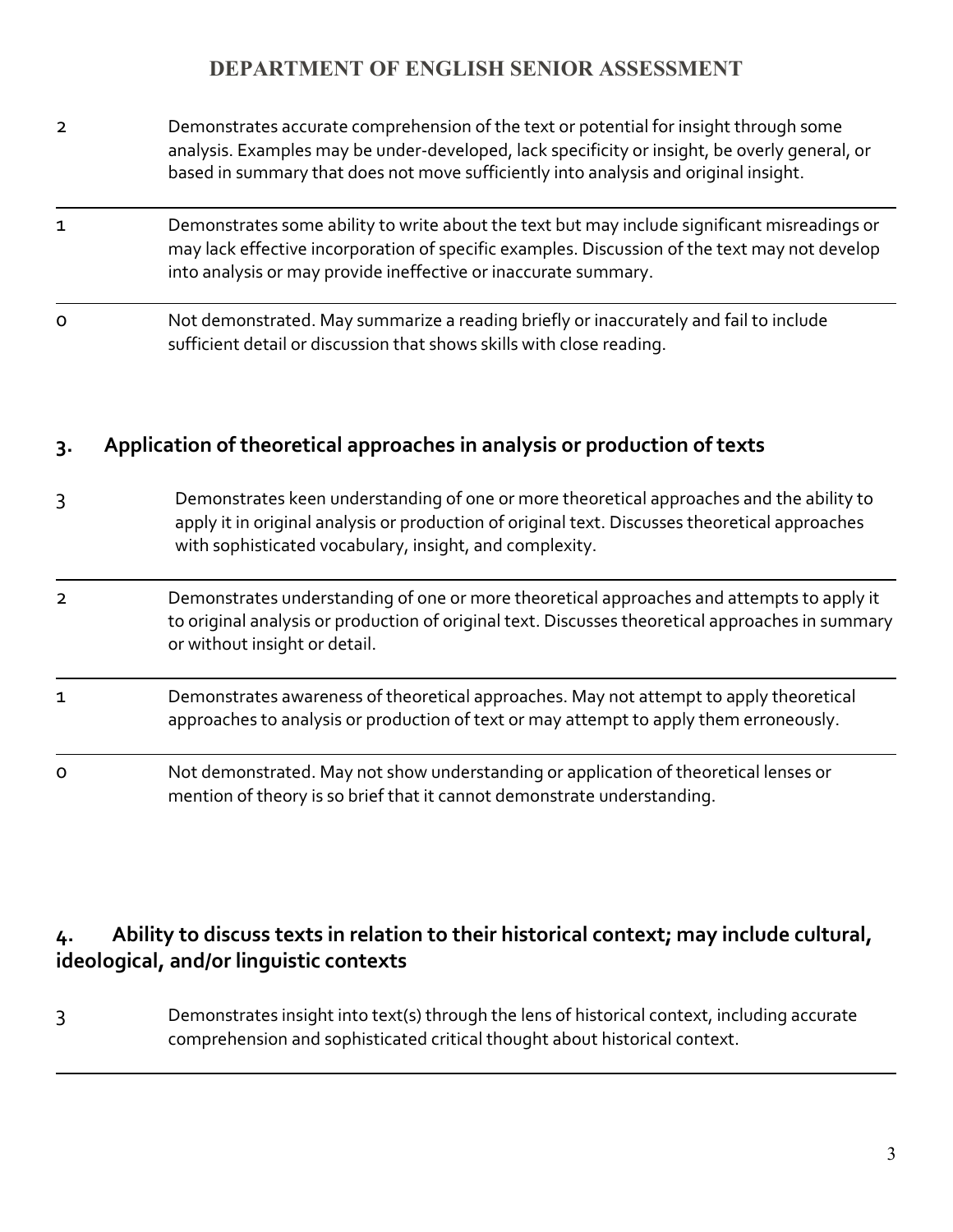- 2 Demonstrates awareness of text(s) through the lens of historical context. May reference historical context without developing analysis of or insight into the relationship between text and historical context; may have minor errors in understanding of historical context.
- 1 Demonstrates an attempt to write about text(s) through the lens of historical context. May include significant inaccuracies or insufficient development to demonstrate accurate comprehension of the relationship between text(s) and historical context. Erroneous references to historical context may cause inaccurate readings of texts or may be too limited to demonstrate comprehension.
- 0 Not demonstrated. Does not attempt to discuss the historical context, or the attempt is so significantly inaccurate as to indicate total misunderstanding of the text, historical context, and/or the purpose of discussing them together.

### **5. Ability to sustain clear, thoughtful, effective writing appropriate to the genre**

- 3 Demonstrates writing ability which adheres to the conventions of the genre in organization, format, and tone/style. Writer clearly expresses the purpose/task of the text and addresses this task well by expressing complex ideas through clear, nuanced, and well-organized writing.
- 2 Demonstrates writing ability which mostly adheres to the conventions of the genre in organization, format, and tone/style. Writer identifies the purpose/task of the text and attempts to addresses this task. Writing may be overly simplistic, vague, or occasionally unclear. Writing is mostly clear or organized with only occasional problems in these areas.
- 1 Demonstrates writing ability which attempts to communicate ideas appropriate to the task/genre, but inconsistently indicate the writer's awareness conventions of the genre in organization, format, and tone/style. Writer may not clearly identify the purpose/task of the text or may be unsuccessful in sustaining a clear response to the task. Writing may be unclear frequently enough to impede coherence or may be organized in ways that significantly impedes clarity.
- 0 Not demonstrated. Writing is too significantly unclear to indicate the task/genre or fails to demonstrate the writer's awareness of conventions of genre in organization, format, and tone style.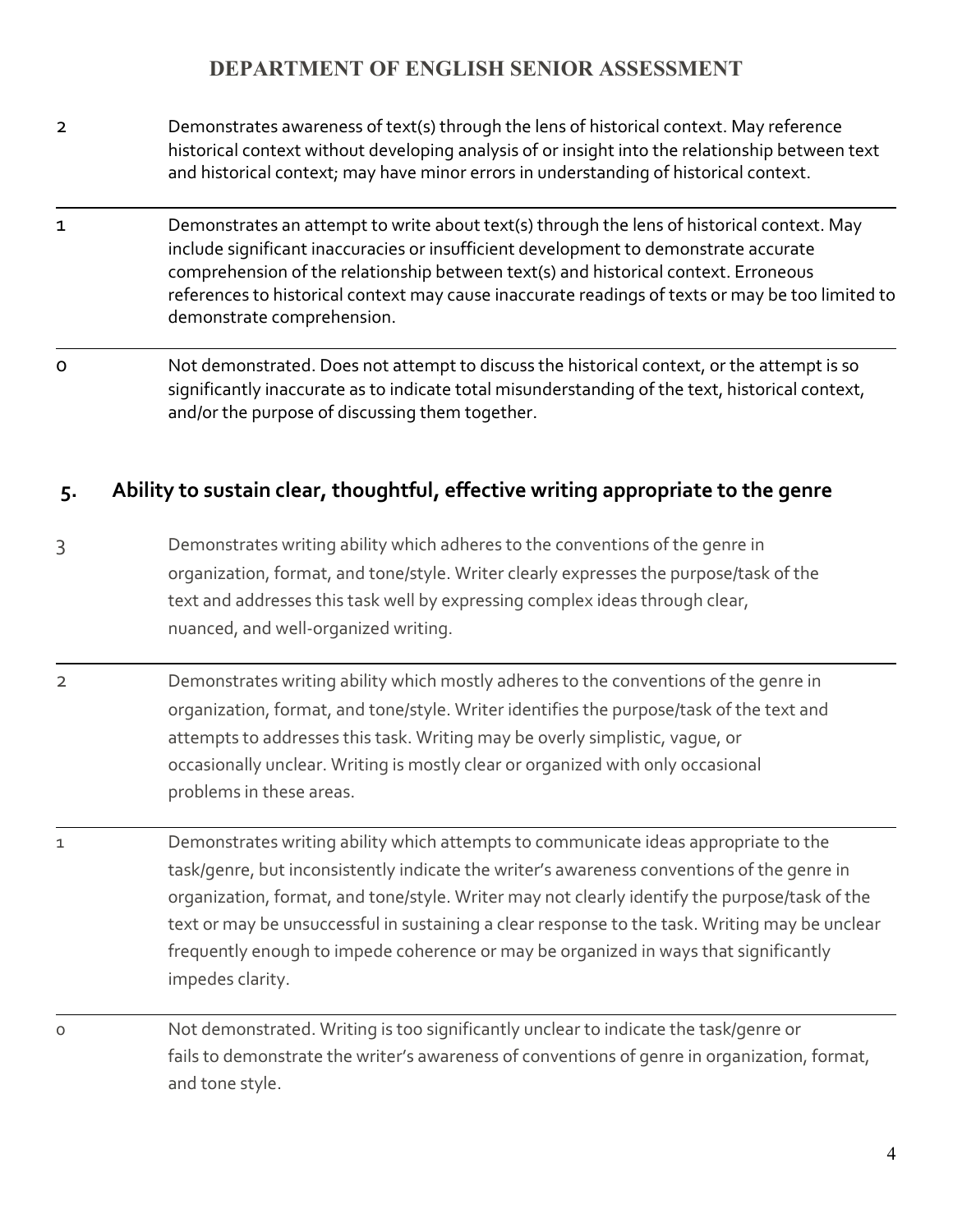# **6. Ability to control language, including grammar, mechanics and syntax**

- 3 Demonstrates strong control of language, including sophisticated vocabulary and proper use of topic/genre-appropriate terminology; complex and effective prose that uses a variety of effective sentence structures and provides transitions; contains few grammatical errors.
- 2 Demonstrates sufficient control of language in clear and effective prose, including attempts to use topic/genre-appropriate terminology; sentence structures are correct but may lack variety and complexity; may contain some grammatical errors that do not interfere significantly with meaning.
- 1 Demonstrates limited control of language; prose may occasionally be unclear or ineffective; sentence structures may be incorrect or overly simplistic; may contain errors that interfere with meaning
- 0 Not demonstrated. Writing lacks control of the language; prose is significantly unclear or includes such significant errors that the writing is incoherent

# **7. Ability to find, understand and incorporate research appropriate to the genre and aims of the assignment**

- 3 Demonstrates ability to find and use a wide variety of primary and secondary research materials through a variety of research methods. Also demonstrates ability to synthesize accurate comprehension of those materials and apply them to support arguments. Demonstrates ability to incorporate correct citation of sources successfully into writing.
- 2 Demonstrates ability to use a variety of research methods to find primary and secondary source materials but may not demonstrate a wide variety of sources or methods. Incorporation